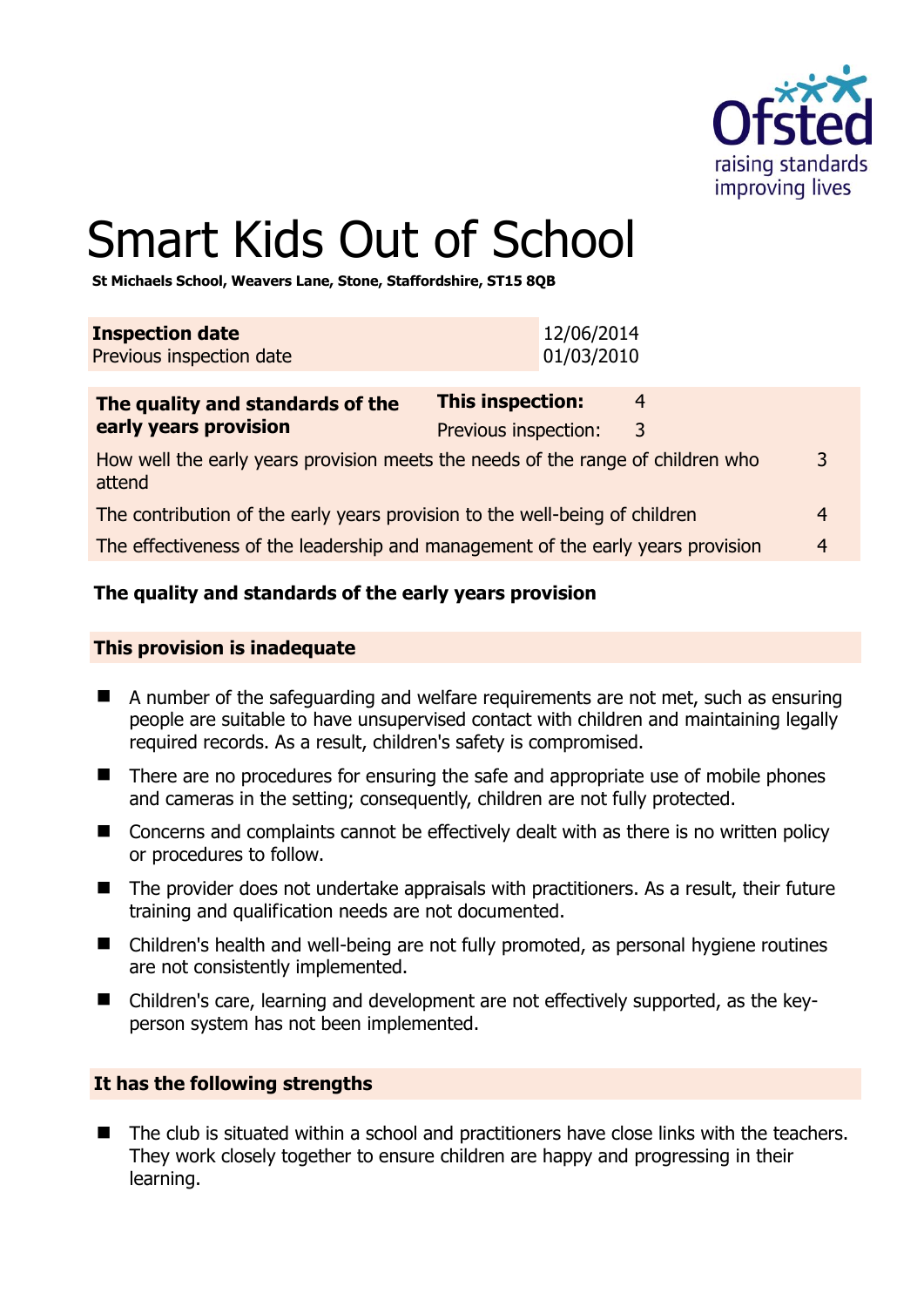# **Information about this inspection**

Inspections of registered early years provision are:

- $\bullet$  scheduled at least once in every inspection cycle the current cycle ends on 31 July 2016
- scheduled more frequently where Ofsted identifies a need to do so, for example where provision was previously judged inadequate
- **•** brought forward in the inspection cycle where Ofsted has received information that suggests the provision may not be meeting the legal requirements of the Early Years Foundation Stage or where assessment of the provision identifies a need for early inspection
- **•** prioritised where we have received information that the provision is not meeting the requirements of the Early Years Foundation Stage and which suggests children may not be safe
- scheduled at the completion of an investigation into failure to comply with the requirements of the Early Years Foundation Stage.

The provision is also registered on the voluntary and compulsory parts of the Childcare Register. This report includes a judgment about compliance with the requirements of that register.

### **Inspection activities**

- п The inspector observed activities in the classroom, the school hall and the outside learning environment.
- The inspector conducted a joint observation with the provider of the provision.
- The inspector held meetings with the provider of the provision.
- The inspector looked at children's assessment records and planning documentation.
- $\blacksquare$ The inspector checked evidence of suitability and qualifications of practitioners working with children, the provider's self-evaluation and improvement plan.
- The inspector took account of the views of parents and children spoken to on the day.

**Inspector**  Linda Yates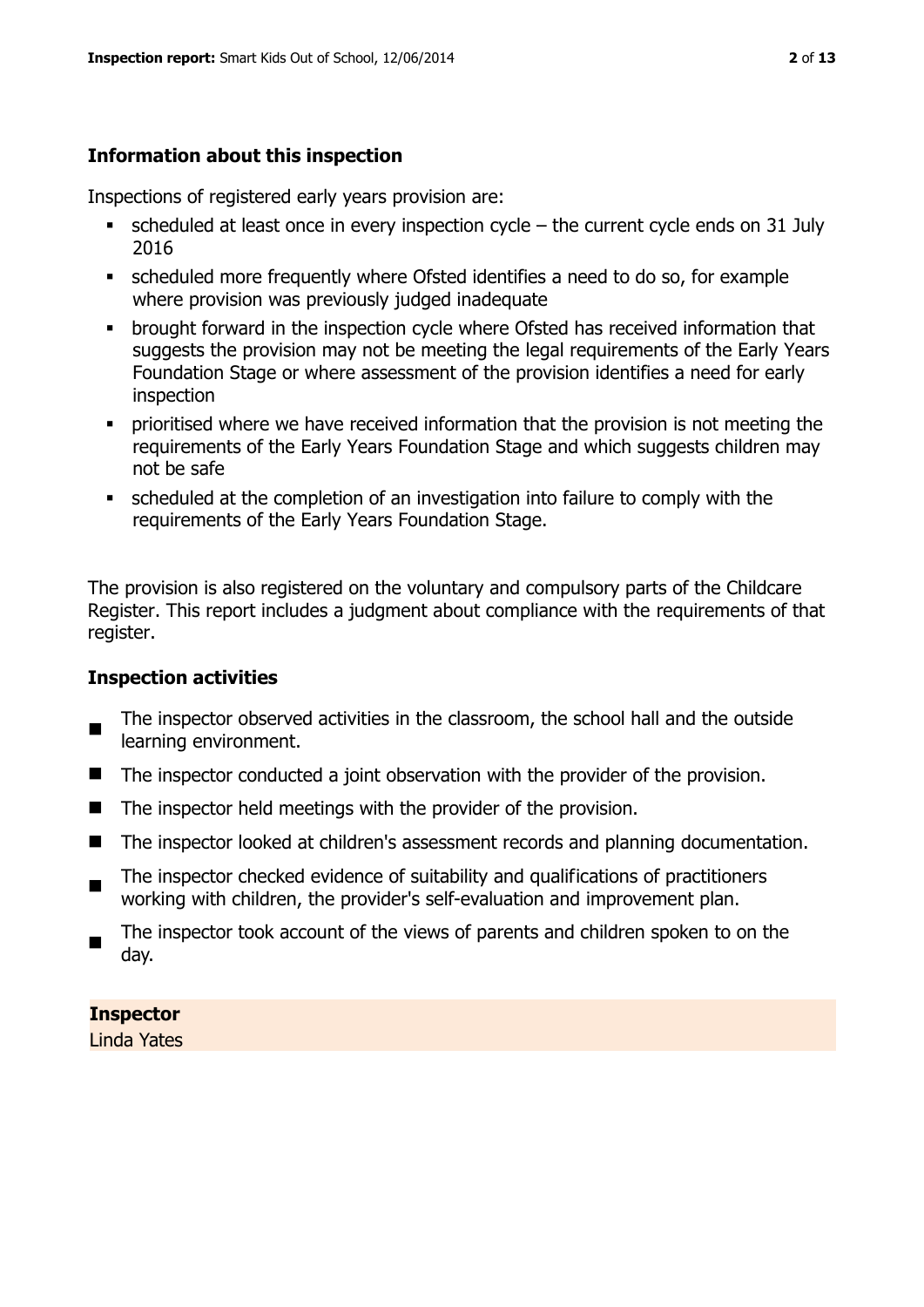# **Full report**

#### **Information about the setting**

Smart Kids Out of School opened in 1997 and is on the Early Years Register and the voluntary and compulsory parts of the Childcare Register. It is privately owned and operates from within St Michael's Primary School in Stone, Staffordshire. Children are cared for in a large classroom and the hall, and have access to an enclosed outdoor play area. The club serves the immediate locality and also the surrounding areas. It is used by children attending the host school and the local middle school. The setting offers a breakfast club from 7.30am to 8.50am and an after school club from 3.30pm to 6pm, Monday to Friday, during term time only. There are currently 54 children on roll, six of whom are in the early years age group. Children attend for a variety of sessions. The club supports children with special educational needs and/or disabilities. There are currently five staff working directly with the children. Of these, the owner and two staff members hold appropriate early years qualifications at level 3.

#### **What the setting needs to do to improve further**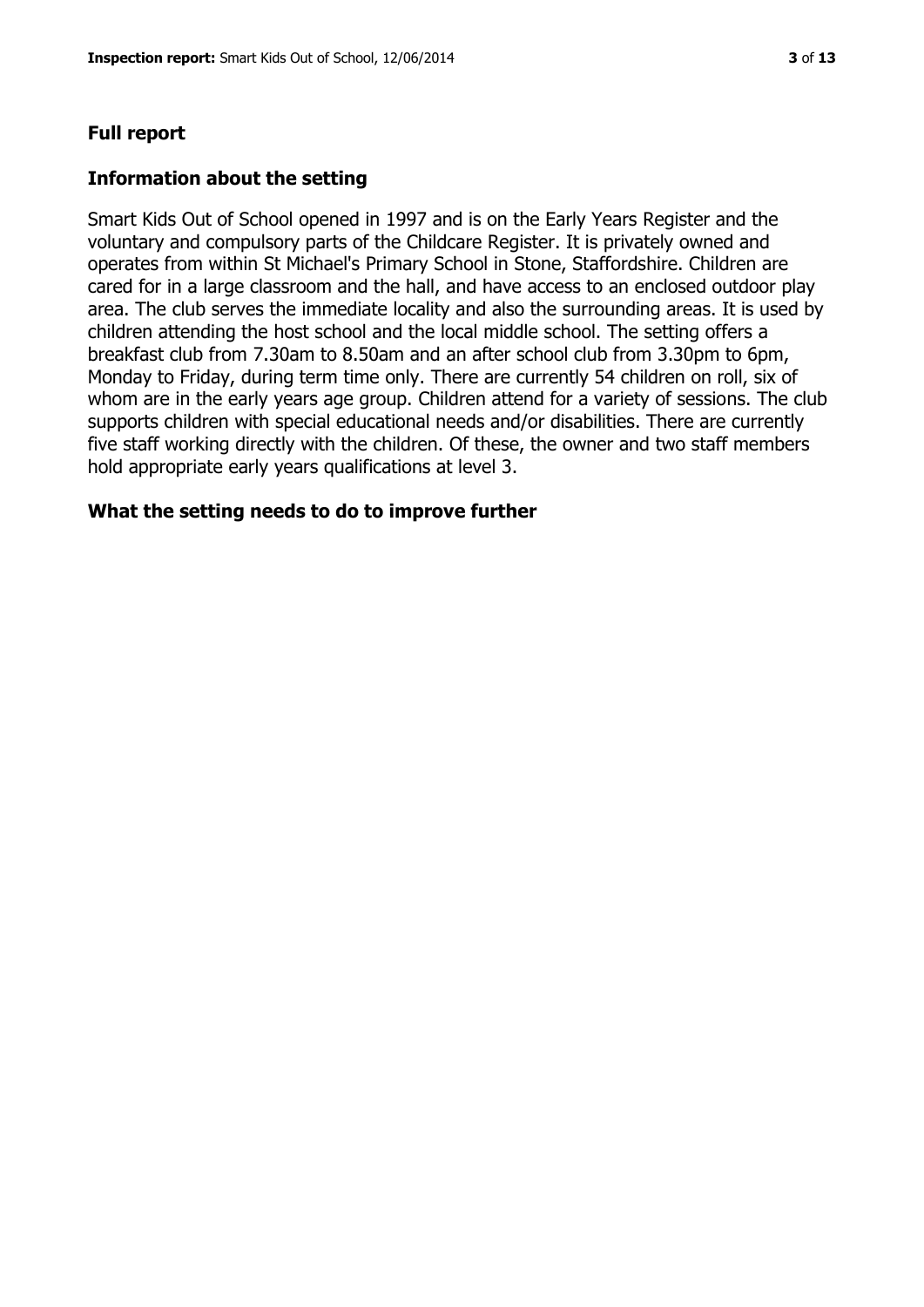#### **To meet the requirements of the Early Years Foundation Stage the provider must:**

- **E** ensure that children are safeguarded by making sure that only those people whose suitability has been checked, including through the Disclosure and Barring Service, have unsupervised contact with children
- develop a written procedure for dealing with concerns and complaints, enabling both children's and their family's individual needs to be quickly met
- ensure the safeguarding policy fully protects children and includes a procedure for the safe and appropriate use of mobile phones and cameras in the setting
- amend the child enrolment form to include each parent's name and address, who has parental responsibility, who the child lives with and any special dietary requirements children may have, in order to make sure accurate details are held that ensure children's safety
- **If** implement the key-person system to ensure that every young child's learning and care is tailored to meet their individual needs and that adults and parents can clearly identify their child's key person
- **P** promote the good health of children by taking necessary steps to prevent the spread of infection, for example, by ensuring children consistently implement good personal hygiene routines
- $\blacksquare$  ensure that regular appraisals are in place to track and document the skills, knowledge and experience that practitioners gain and identify any future training needs
- **E** ensure all information and records required for the safe and efficient management of the setting are easily accessible and available for inspection, including evidence of staff's qualifications and attendance at required training in paediatric first aid, food hygiene and child protection.

### **Inspection judgements**

# **How well the early years provision meets the needs of the range of children who attend**

The club provides an environment that follows children's interests, supports the seven areas of learning and encourages children to display the characteristics of effective learning throughout the session. Teaching is rooted in a sound knowledge of how children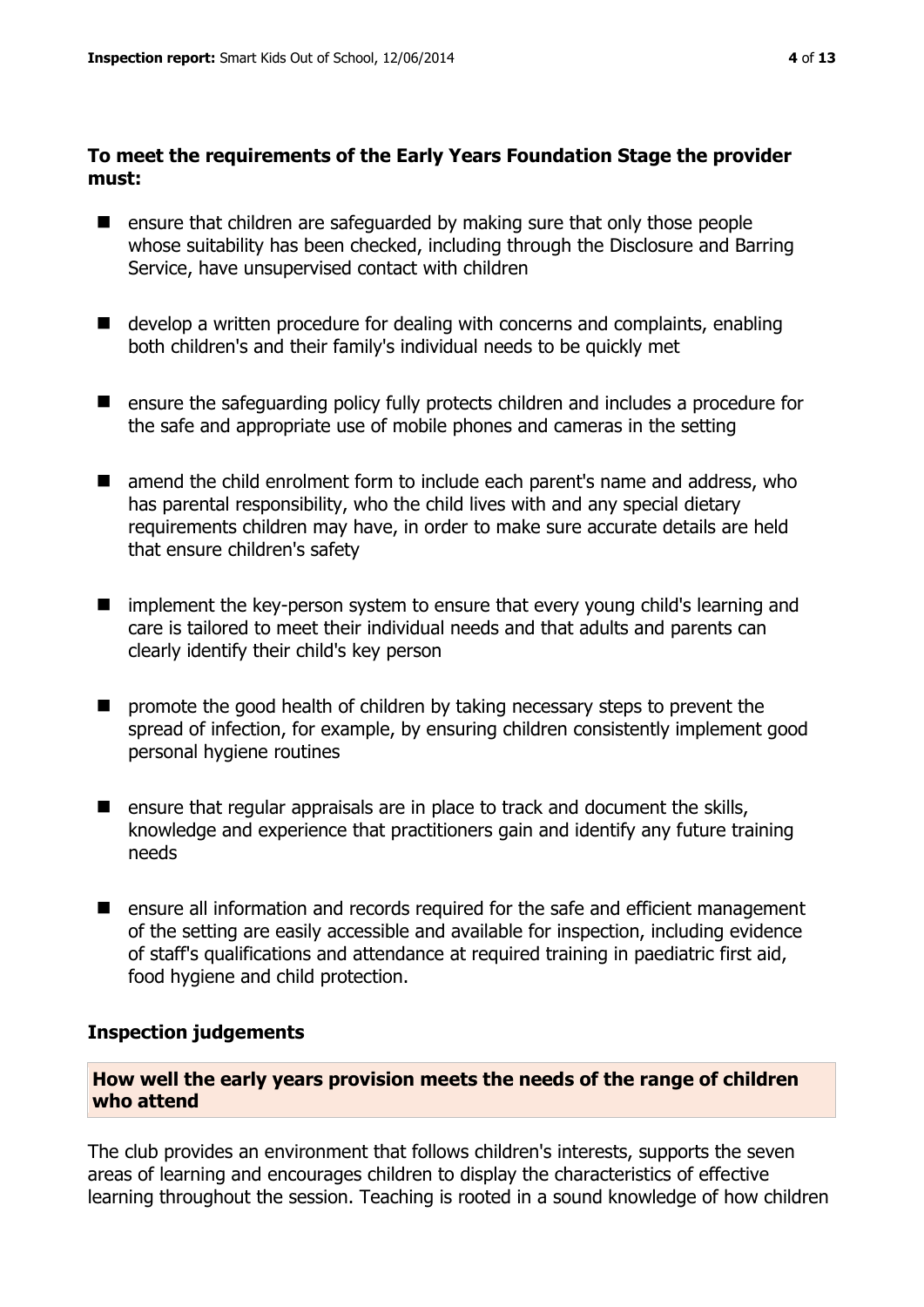learn. Practitioners are aware of what children can do. However, the key-person system has not been implemented for those children within the early years age range, and as a result, the youngest children's learning is not fully tailored to meet their individual needs. There are close links with the school the club operates from. For example, the club's practitioners regularly share observations of children with the school's reception teachers, and often provide follow-on activities that allow children to finish what they have started during the school day. For example, when the youngest children were given a threading activity at school to develop their hand and finger control in readiness for starting to learn to write, this activity was continued after school. Additionally, children have the use of school resources, such as the computer suite, to develop their knowledge of technology. This close link with the school also enables a coordinated approach to be taken when supporting children with special educational needs and/or disabilities.

Children participate in a range of adult-guided and child-initiated activities to extend their learning. Teaching is sound and each child's efforts are praised to promote their selfesteem. For example, when children participated in a planned activity making treasure boxes, the practitioner sat close to the children, maintaining eye contact, showing interest and using commentary to extend their understanding. Conversations are also used to help introduce new vocabulary and develop the youngest children's communication skills. Practitioners help children to achieve new things, without doing it for them, such as supporting them in using scissors. Children regularly play with tactile resources, such as dough, which encourages them to explore and investigate while using their imagination to make things. As a result, children are building on the things they learn at school and developing additional skills that will help them with their move on to the next class.

Practitioners organise resources to enable children to follow their own chosen play and move around freely; for example, between inside and outside. Children sit in the wooden cart while others pull them around, promoting muscle strength, coordination and balance. Children are encouraged to develop new interests and gain new physical skills, such as using the ankle skipping ball. Children regularly play football together, and this encourages positive social skills and helps them to recognise the importance of working as a team. Additionally, this also helps to create a sense of belonging that promotes children's selfesteem. Children's likes and dislikes are recorded on admission to the setting. This, along with verbal discussions with parents, helps practitioners identify where children are in their developmental pathway. Practitioners hold daily discussions with parents to keep up to date with their child's progress and achievements, and to share information about the sort of things their child is doing and how they can support this at home. This also helps parents to understand how the Early Years Foundation Stage is delivered within the club. Discussions with parents reveal that children enjoy attending the club.

#### **The contribution of the early years provision to the well-being of children**

There is a relaxed and happy atmosphere within the club because the practitioners are approachable and friendly. Children appear confident in their communications with practitioners and the inspector, as they initiate friendly conversations. However, there are weaknesses in relation to meeting some legal requirements that have a significant impact on children's health, safety and well-being. For example, not all people who have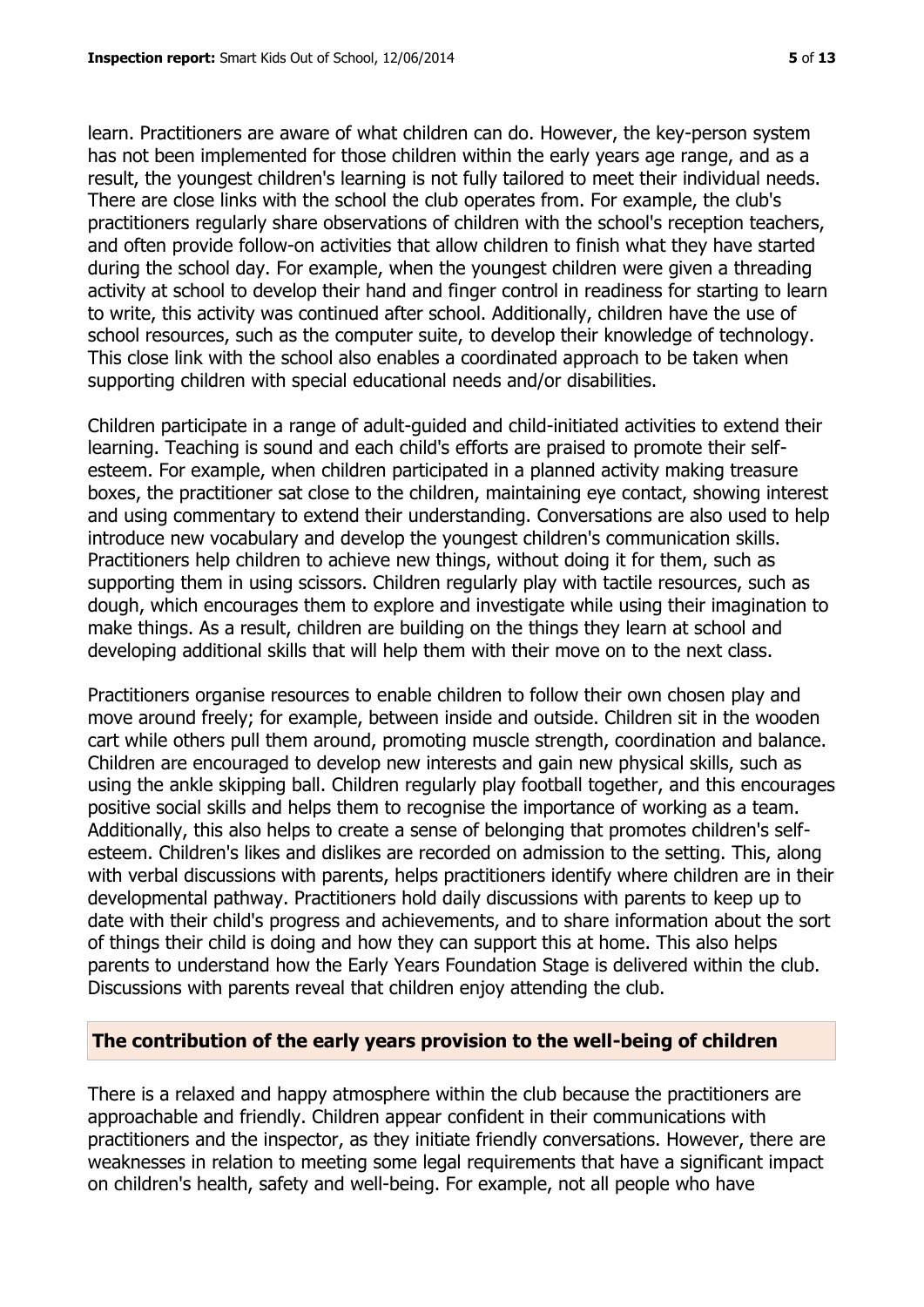unsupervised contact with children have had their suitability checked. Furthermore, although there is a safeguarding policy in place, it is not effective in helping to protect children as it does not include how the use of mobile phones or cameras will be carefully controlled to ensure children are safeguarded. Some important records that are needed to ensure children's safety and well-being have not been accurately maintained, and staff do not manage children's understanding of good hygiene practices well enough. In addition, a key-person system has not been implemented for those children within the early years age range. As a result, the club cannot guarantee that every child forms a firm attachment with a practitioner and that no child is overlooked.

There are adequate procedures for emotionally preparing children for their move into the club. For example, the club encourages children and their parents to meet the practitioners and have a look around ahead of the planned start date, and to discuss the club's settling-in procedure. The school holds a meeting for new parents, and the club supports the school by setting out some activities for children to play with and providing parents with information about the club. All this helps to ensure that children settle into the club. There is suitable liaison between practitioners, parents and the school the club operates within, supporting daily transitions adequately. However, some children's needs are not met as relevant information is not obtained from parents to support their wellbeing, such as details of any special dietary requirements children may have. Children have plenty of space to play and relax, as they use one of the school's classrooms and have lots of toys and games for children to play with. Children have direct access to the outside learning environment and experience a range of outdoor activities. For example, they enjoy football and skipping, which encourage them to be physically active. Children have the opportunity to learn to experience challenge and manage risks for themselves when they use the school's climbing apparatus. They enjoy the rise and fall logs and the wobbly bridge, both of which offer opportunities to develop agility, balance and coordination. These opportunities, along with regular outdoor play and discussion, give children the opportunity to gain an understanding of the need for physical exercise.

Children learn about keeping themselves safe as they regularly practise the fire drill. Snacks provided for the children are nutritious and balanced. They have fruit at snack time with bread and butter. Consequently, children have healthy foods that contain all the nutrients they need to grow. Practitioners discuss children's likes and dislikes, which helps them learn about healthy food and drink. However, personal hygiene routines are not consistently practised. For example, some of the children do not wash their hands before eating snacks. Children's independence skills are developed as they are encouraged to clear away their plates after lunch. Discussions with practitioners reveal that at least one practitioner has paediatric first-aid and food hygiene training. However, on the day of the inspection, there was no evidence of certificates of attendance provided. Consequently, children's health and well-being cannot be guaranteed. Practitioners are suitable role models who put the children's needs and interests first. Children's behaviour is generally good and their actions show they are aware of the club's rules and behaviour boundaries. For example, the children know that they are expected to take turns and share. When needed, practitioners positively reinforce the rules and boundaries, ensuring a consistent approach. There are a sufficient range of resources in the club that reflect people of ethnic minorities. These include books and games that help children to respect and value all individuals within our society.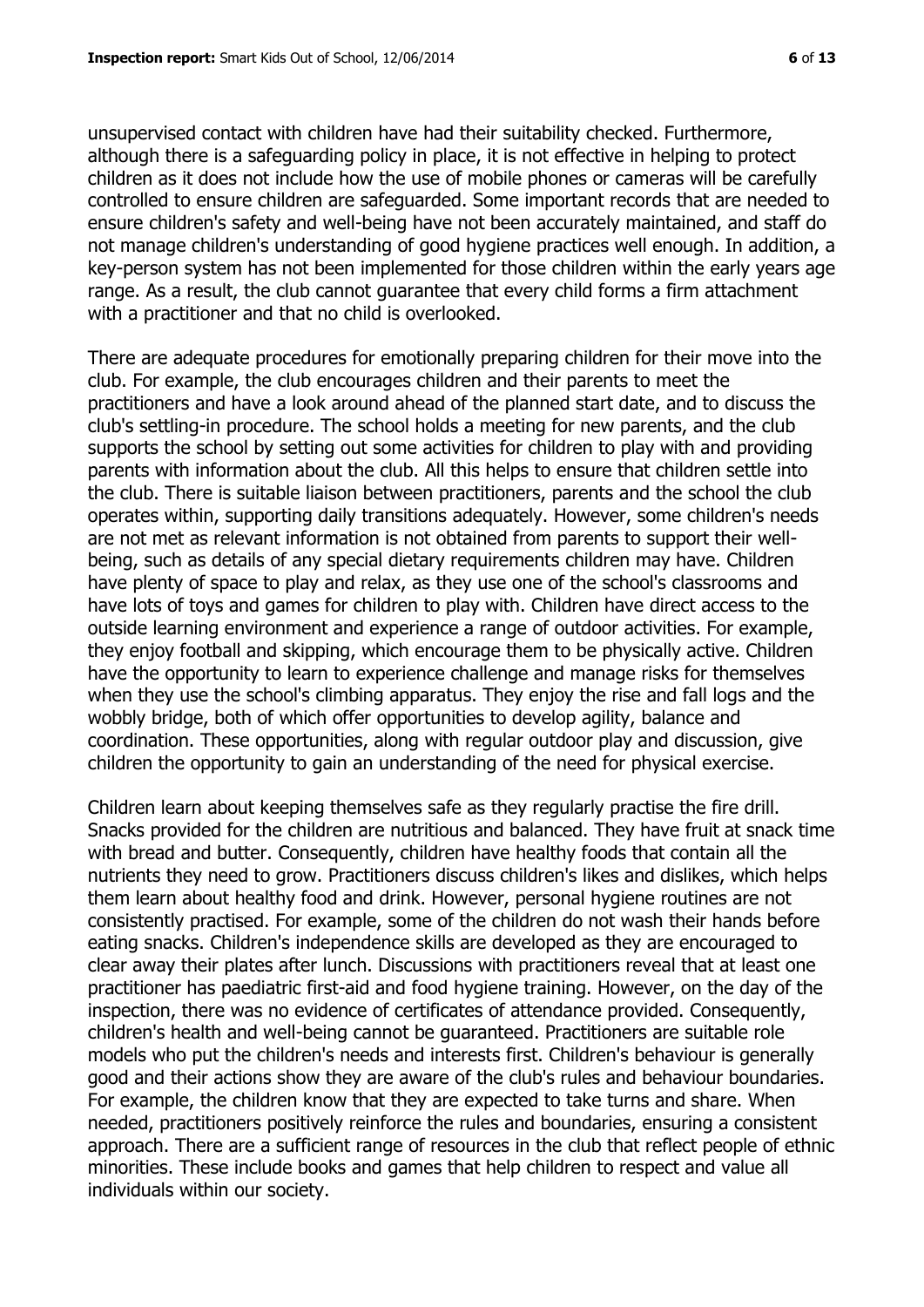#### **The effectiveness of the leadership and management of the early years provision**

The provider has a limited understanding of the safeguarding and welfare requirements of the Early Years Foundation Stage and there are several legal requirements that are not met. Children's safety cannot be guaranteed, as not all people who have unsupervised contact with children have had their suitability checked, including through the Disclosure and Barring Service agency. Additionally, although there is a safeguarding policy, it is not effective in helping to protect children as it does not provide details of how the use of mobile phones or cameras will be controlled in order to safeguard children from the possible misuse of this equipment. Furthermore, there is no written statement of procedures to be followed in relation to complaints. This demonstrates a lack of commitment to providing the best possible service to children and families. The child enrolment form does not record all the information needed to keep children healthy and safe. These weaknesses in practice are breaches in the safeguarding and welfare requirements of the Early Years Foundation Stage and are also a failure to meet some of the legal requirements of both parts of the Childcare Register. In addition, there are other breaches to the safeguarding and welfare requirements of the Early Years Foundation Stage. For example, discussions with the provider and practitioners reveal that while practitioners state they have completed child protection training, on the day of the inspection, there was no evidence of certificates of attendance provided. Consequently, children's safety cannot be guaranteed. Additionally, on the day of the inspection, there was also no documentation provided to confirm that the required paediatric first-aid or food hygiene training has been completed and no confirmation of the qualifications held by practitioners. Furthermore, personal hygiene routines are not consistently applied and so children are at risk from cross-infection. Staff do not benefit from a suitable appraisal system; as a result, practitioners' skills, knowledge and experience are not tracked and any future training or qualification needs are not identified. However, there is an informal induction system in place, ensuring that new practitioners become familiar with the setting's procedures. Practitioners have adequate supervision and they have ready access to advice and support when needed.

The provider has also failed to meet one of the learning and development requirements. The key-person system for those children within the early years age group has not been implemented. This results in too few focused opportunities to consider children's individual stages in development or support the youngest children's learning. The management team regularly check the continuous provision of resources and the weekly planning to ensure the educational programme is appropriate. Children and families benefit from the friendly relationships that exist between practitioners and parents. They have regular daily discussions, ensuring a two-way flow of information. There are close links with school staff, and any identified concerns are shared and strategies put in place. Self-evaluation is ineffective because the management team have failed to meet many of the requirements of the Early Years Foundation Stage. As a result, children's care, learning and development are not fully supported over time.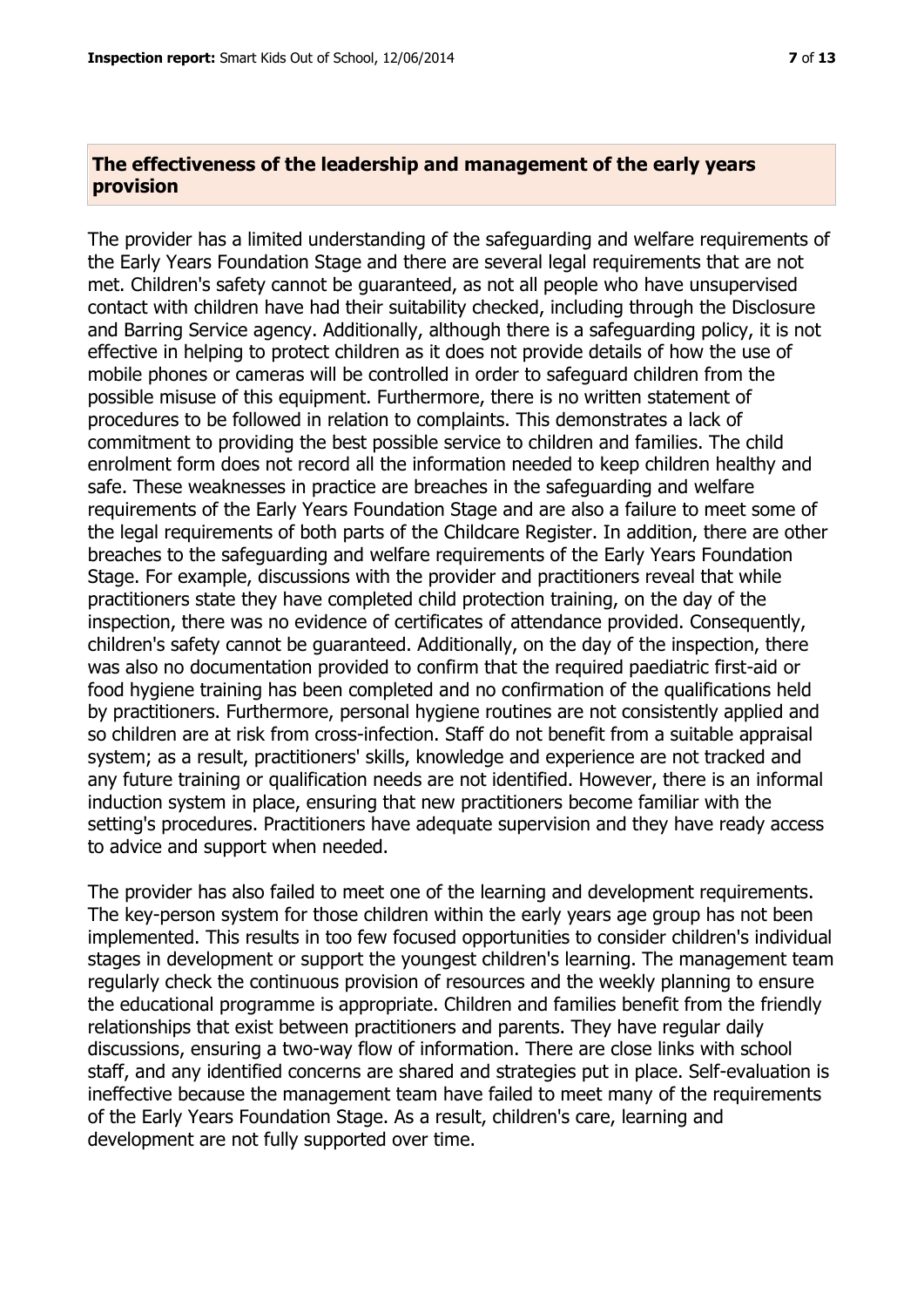# **The Childcare Register**

| The requirements for the compulsory part of the Childcare Register are | <b>Not Met</b><br>(with<br>actions) |
|------------------------------------------------------------------------|-------------------------------------|
| The requirements for the voluntary part of the Childcare Register are  | <b>Not Met</b><br>(with<br>actions) |

### **To meet the requirements of the Childcare Register the provider must:**

- keep and implement an effective written statement of procedures to be followed for the protection of children, intended to safeguard the children being cared for from abuse or neglect (compulsory part of the Childcare Register)
- ensure that no individual who is unsuitable to work with children has unsupervised access to a child receiving childcare (compulsory part of the Childcare Register)
- **E** ensure there are effective systems to ensure that the registered person, the manager of the later years provision and any person caring for, or in regular contact with, children is suitable to work with children, which must include obtaining an enhanced Disclosure and Barring Service check (compulsory part of the Childcare Register)
- provide a written statement of procedures to be followed in relation to complaints which relate to the requirements of the Childcare Register and which a parent makes in writing or by email (compulsory part of the Childcare Register)
- $\blacksquare$  keep records of the following and retain them for a period of two years; the name, home address and date of birth of each child who is looked after on the premises, and the name, home address and telephone number of a parent/guardian/carer of each child who is looked after on the premises (compulsory part of the Childcare Register)
- keep and implement an effective written statement of procedures to be followed for the protection of children, intended to safeguard the children being cared for from abuse or neglect (voluntary part of the Childcare Register)
- ensure that no individual who is unsuitable to work with children has unsupervised access to a child receiving childcare (voluntary part of the Childcare Register)
- ensure there are effective systems to ensure that the registered person, the manager of the later years provision and any person caring for, or in regular contact with, children is suitable to work with children, which must include obtaining an enhanced Disclosure and Barring Service check (voluntary part of the Childcare Register)
- provide a written statement of procedures to be followed in relation to complaints which relate to the requirements of the Childcare Register and which a parent makes in writing or by email (voluntary part of the Childcare Register)
- $\blacksquare$  keep records of the following and retain them for a period of two years; the name,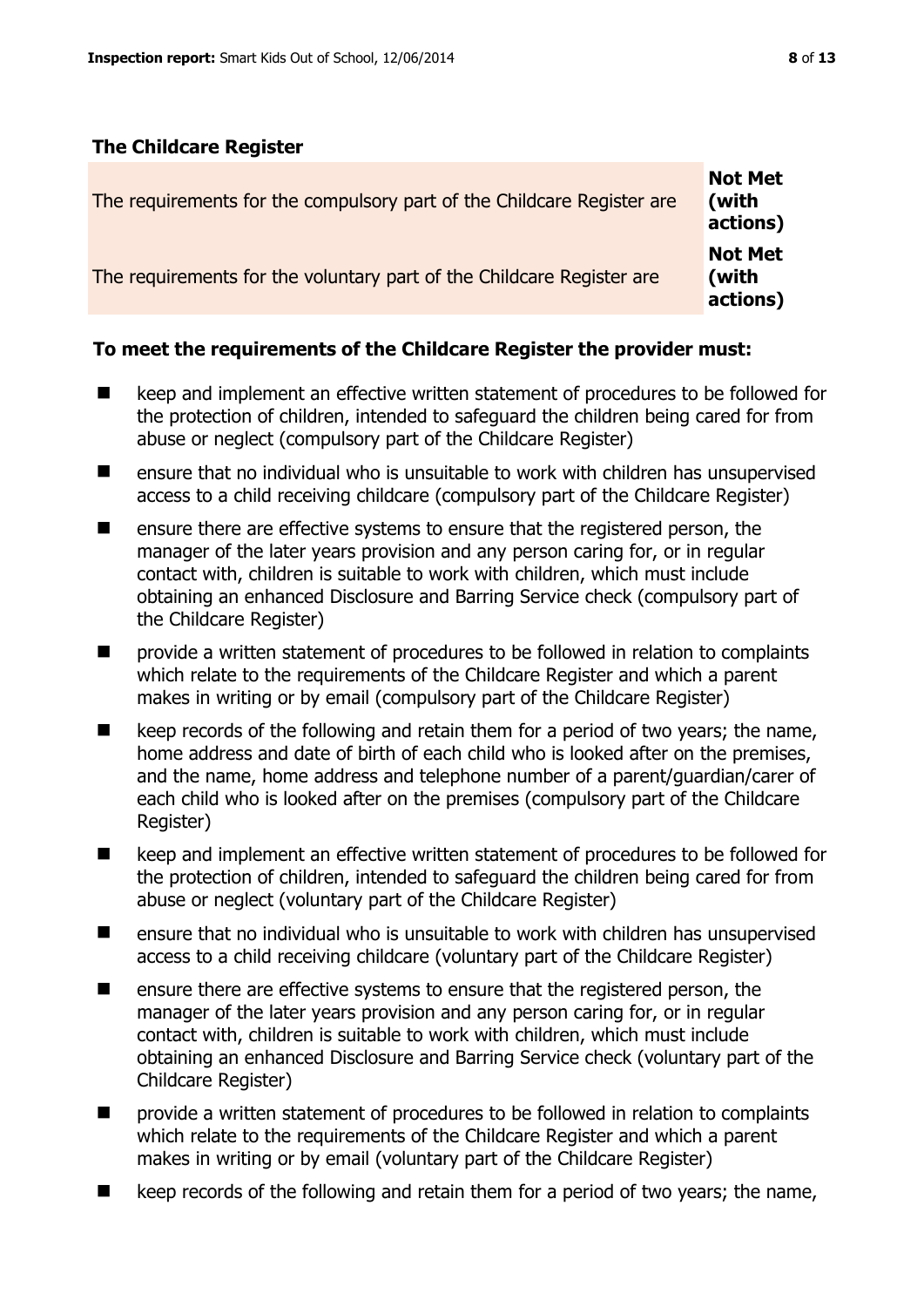home address and date of birth of each child who is looked after on the premises, and the name, home address and telephone number of a parent/guardian/carer of each child who is looked after on the premises (voluntary part of the Childcare Register).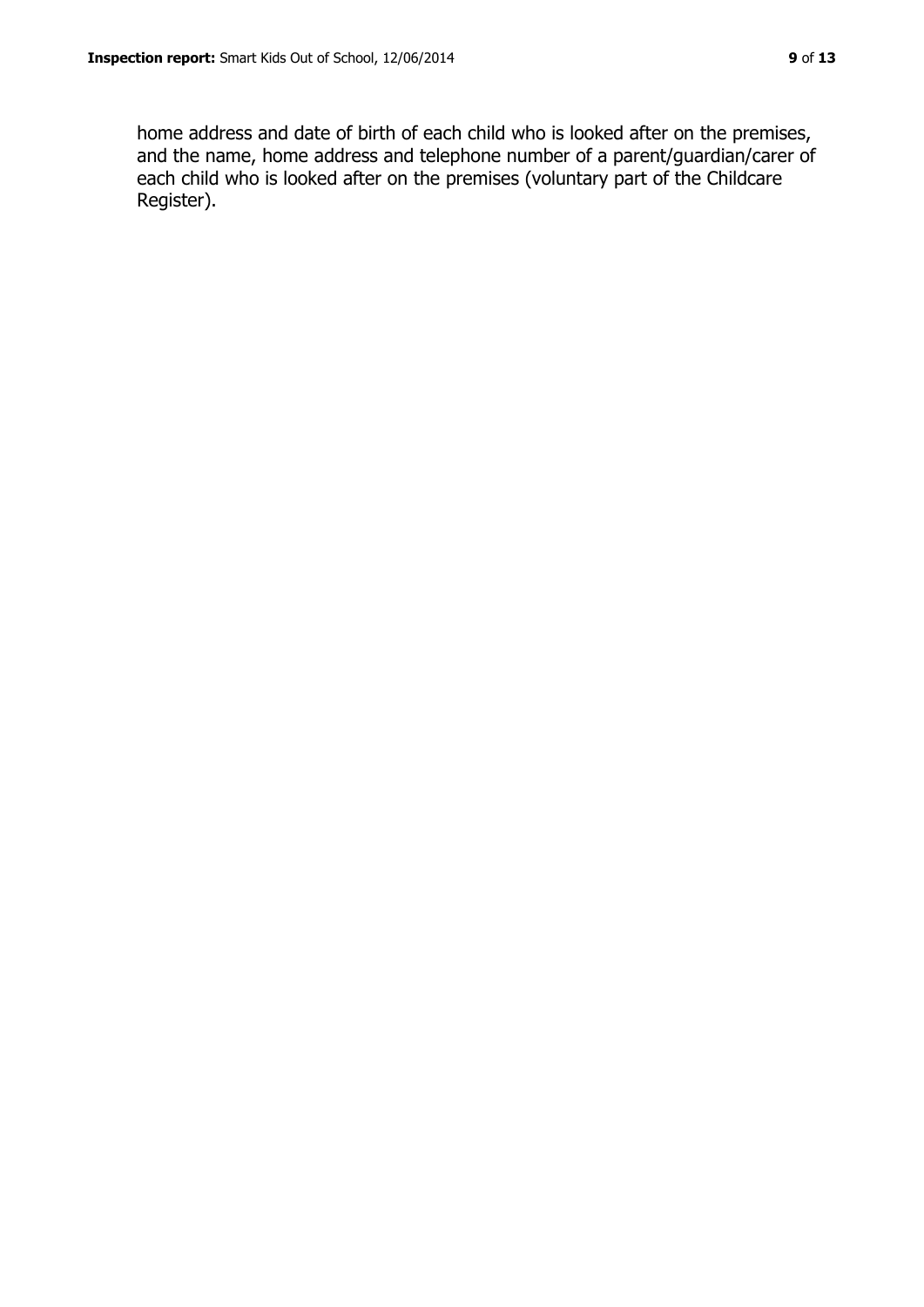# **What inspection judgements mean**

# **Registered early years provision**

| <b>Grade</b> | <b>Judgement</b>        | <b>Description</b>                                                                                                                                                                                                                                                                                                                                                                                |
|--------------|-------------------------|---------------------------------------------------------------------------------------------------------------------------------------------------------------------------------------------------------------------------------------------------------------------------------------------------------------------------------------------------------------------------------------------------|
| Grade 1      | Outstanding             | Outstanding provision is highly effective in meeting the needs<br>of all children exceptionally well. This ensures that children are<br>very well prepared for the next stage of their learning.                                                                                                                                                                                                  |
| Grade 2      | Good                    | Good provision is effective in delivering provision that meets<br>the needs of all children well. This ensures children are ready<br>for the next stage of their learning.                                                                                                                                                                                                                        |
| Grade 3      | Requires<br>improvement | The provision is not giving children a good standard of early<br>years education and/or there are minor breaches of the<br>safeguarding and welfare requirements of the Early Years<br>Foundation Stage. It will be monitored and inspected within<br>twelve months of the date of this inspection.                                                                                               |
| Grade 4      | Inadequate              | Provision that is inadequate requires significant improvement<br>and/or enforcement action. The provision is failing to give<br>children an acceptable standard of early years education and/or<br>is not meeting the safeguarding and welfare requirements of<br>the Early Years Foundation Stage. It will be monitored and<br>inspected again within six months of the date of this inspection. |
| Met          |                         | The provision has no children on roll. The inspection judgement<br>is that the provider continues to meet the requirements for<br>registration.                                                                                                                                                                                                                                                   |
| Not met      |                         | The provision has no children on roll. The inspection judgement<br>is that the provider does not meet the requirements for<br>registration.                                                                                                                                                                                                                                                       |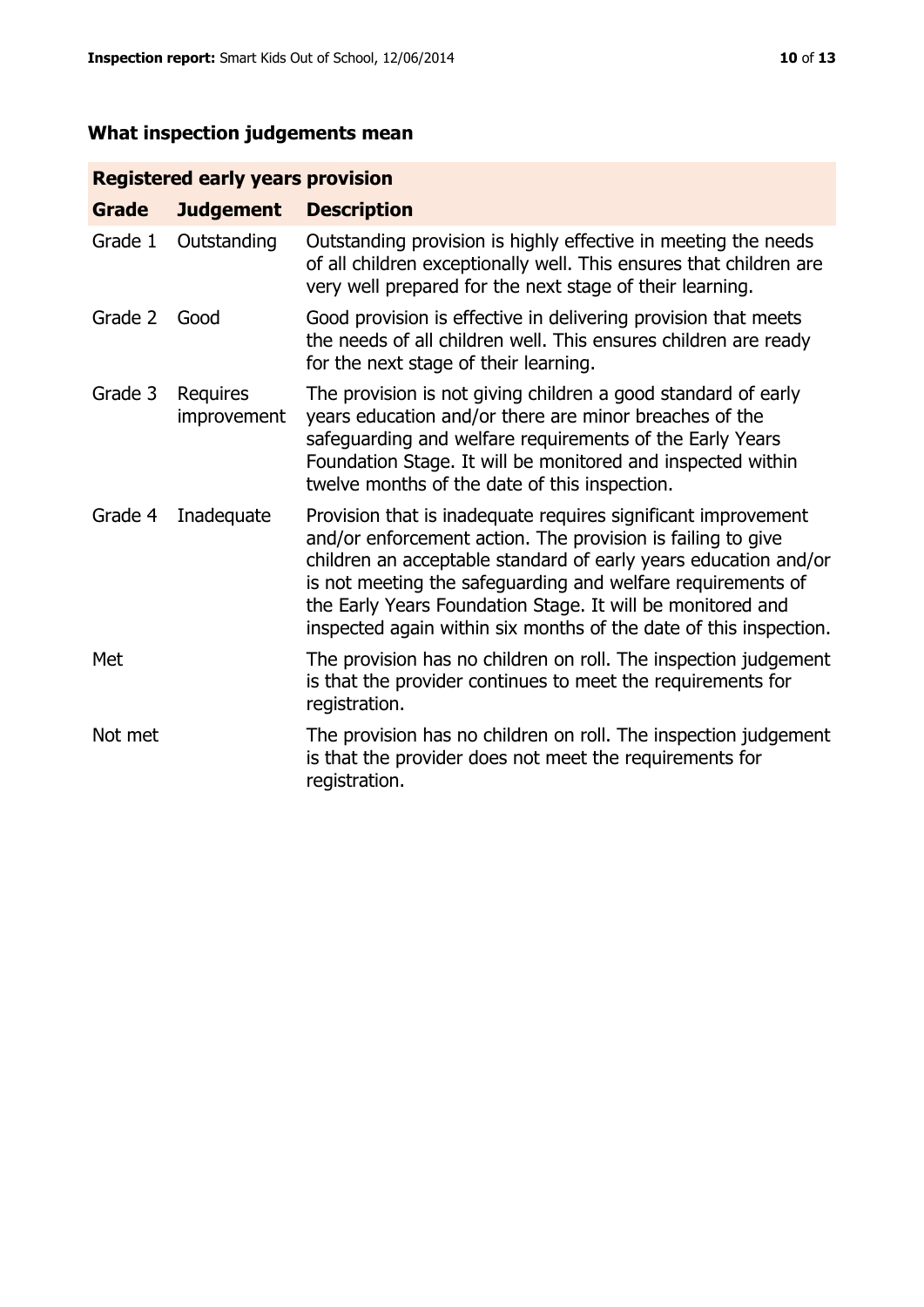#### **Inspection**

This inspection was carried out by Ofsted under sections 49 and 50 of the Childcare Act 2006 on the quality and standards of provision that is registered on the Early Years Register. The registered person must ensure that this provision complies with the statutory framework for children's learning, development and care, known as the Early Years Foundation Stage.

### **Setting details**

| Unique reference number       | 218362                   |
|-------------------------------|--------------------------|
| <b>Local authority</b>        | Staffordshire            |
| <b>Inspection number</b>      | 876314                   |
| <b>Type of provision</b>      |                          |
| <b>Registration category</b>  | Childcare - Non-Domestic |
| <b>Age range of children</b>  | $0 - 17$                 |
| <b>Total number of places</b> | 50                       |
| Number of children on roll    | 54                       |
| <b>Name of provider</b>       | Lesley May Beardmore     |
| Date of previous inspection   | 01/03/2010               |
| <b>Telephone number</b>       | 07970 865988             |

Any complaints about the inspection or the report should be made following the procedures set out in the guidance *'Complaints procedure: raising concerns and making complaints* about Ofsted', which is available from Ofsted's website: www.ofsted.gov.uk. If you would like Ofsted to send you a copy of the guidance, please telephone 0300 123 4234, or email enquiries@ofsted.gov.uk.

### **Type of provision**

For the purposes of this inspection the following definitions apply:

Full-time provision is that which operates for more than three hours. These are usually known as nurseries, nursery schools and pre-schools and must deliver the Early Years Foundation Stage. They are registered on the Early Years Register and pay the higher fee for registration.

Sessional provision operates for more than two hours but does not exceed three hours in any one day. These are usually known as pre-schools, kindergartens or nursery schools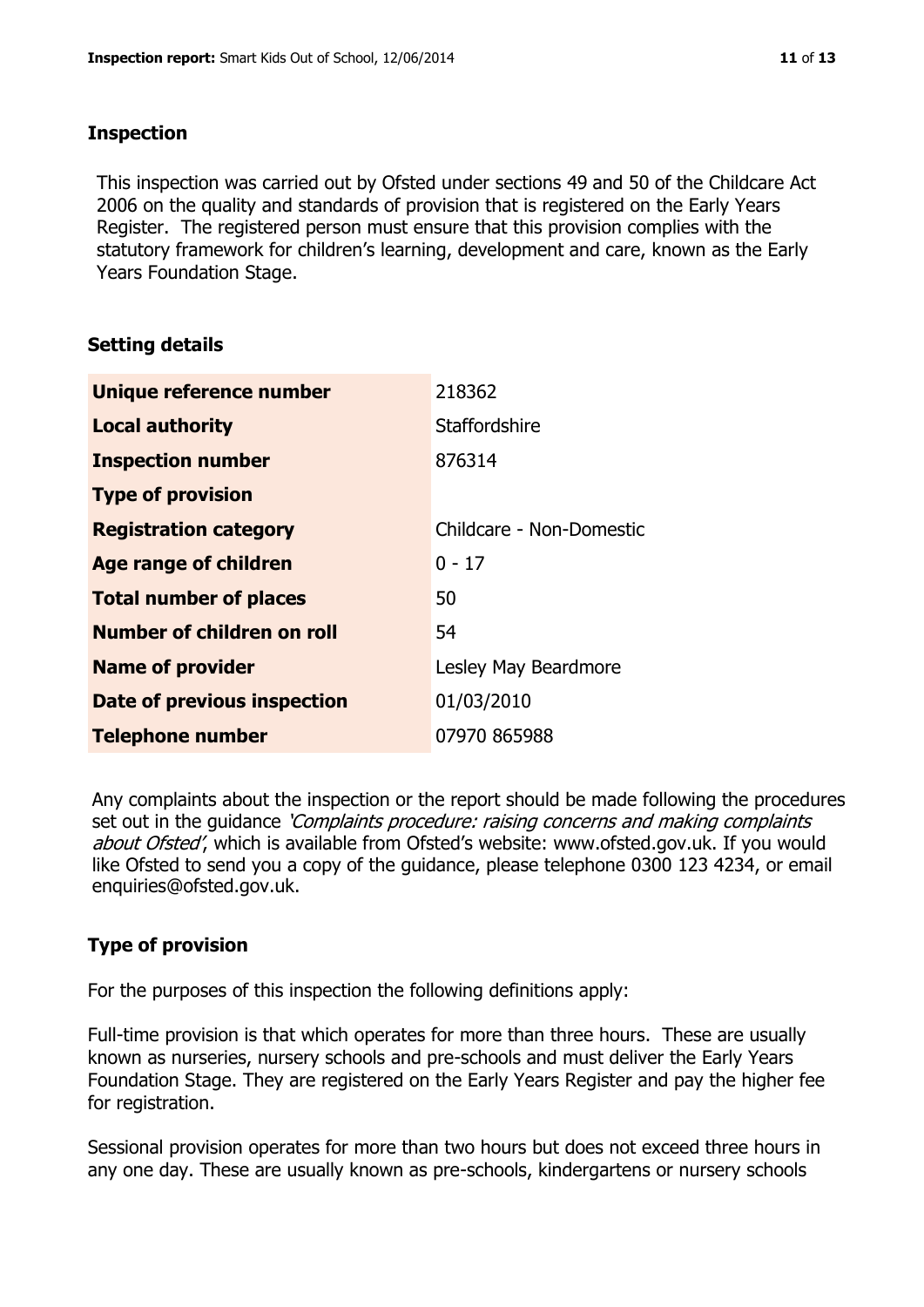and must deliver the Early Years Foundation Stage. They are registered on the Early Years Register and pay the lower fee for registration.

Childminders care for one or more children where individual children attend for a period of more than two hours in any one day. They operate from domestic premises, which are usually the childminder's own home. They are registered on the Early Years Register and must deliver the Early Years Foundation Stage.

Out of school provision may be sessional or full-time provision and is delivered before or after school and/or in the summer holidays. They are registered on the Early Years Register and must deliver the Early Years Foundation Stage. Where children receive their Early Years Foundation Stage in school these providers do not have to deliver the learning and development requirements in full but should complement the experiences children receive in school.